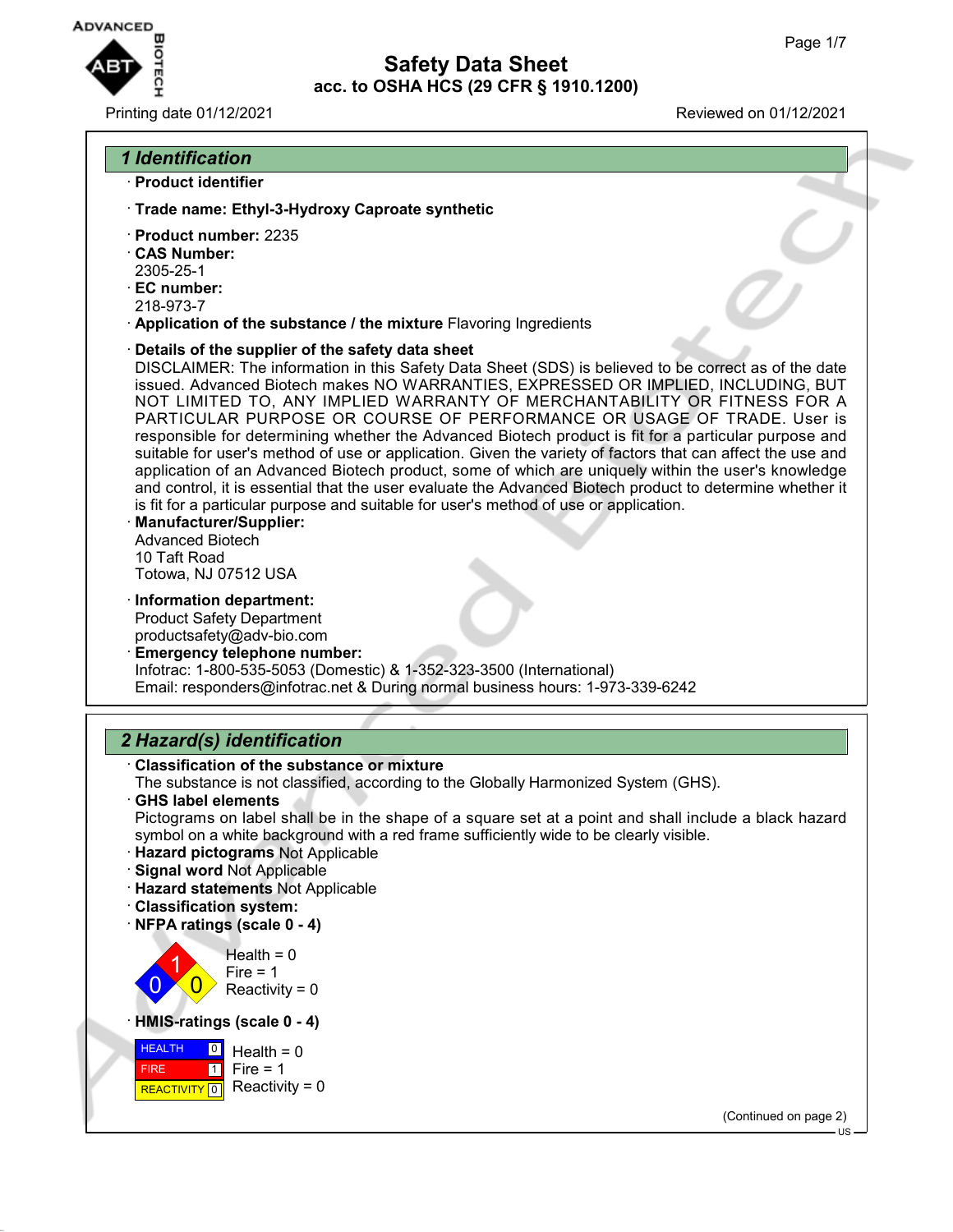

Printing date 01/12/2021 **Reviewed on 01/12/2021** 

(Continuation of page 1)

#### **Trade name: Ethyl-3-Hydroxy Caproate synthetic**

- · **Other hazards**
- · **Results of PBT and vPvB assessment**
- · **PBT:** Not applicable.
- · **vPvB:** Not applicable.

#### *3 Composition/information on ingredients*

- · **Chemical characterization: Substances**
- · **CAS No. Description**
- 2305-25-1 Ethyl-3-Hydroxy Caproate
- · **Identification number(s)**
- · **EC number:** 218-973-7

#### *4 First-aid measures*

## · **Description of first aid measures**

- · **General information:** No special measures required.
- · **After inhalation:** Supply fresh air; consult doctor in case of complaints.
- · **After skin contact:** Generally the product does not irritate the skin.
- · **After eye contact:** Rinse opened eye for several minutes under running water.
- · **After swallowing:** If symptoms persist consult doctor.
- · **Information for doctor:**
- · **Most important symptoms and effects, both acute and delayed** No further relevant information available.
- · **Indication of any immediate medical attention and special treatment needed** No further relevant information available.

## *5 Fire-fighting measures*

- · **Extinguishing media**
- · **Suitable extinguishing agents:**
- CO2, extinguishing powder or water spray. Fight larger fires with water spray or alcohol resistant foam.
- · **Special hazards arising from the substance or mixture** No further relevant information available.
- · **Advice for firefighters**
- · **Protective equipment:** No special measures required.
- · **Additional information**
- Cool endangered receptacles with water spray.
- Collect contaminated fire fighting water separately. It must not enter the sewage system.

### *6 Accidental release measures*

· **Personal precautions, protective equipment and emergency procedures** Not required.

- · **Environmental precautions:** No special measures required.
- · **Methods and material for containment and cleaning up:**

Absorb with liquid-binding material (sand, diatomite, acid binders, universal binders, sawdust).

**Reference to other sections** 

See Section 7 for information on safe handling.

See Section 8 for information on personal protection equipment.

See Section 13 for disposal information.

(Continued on page 3)

US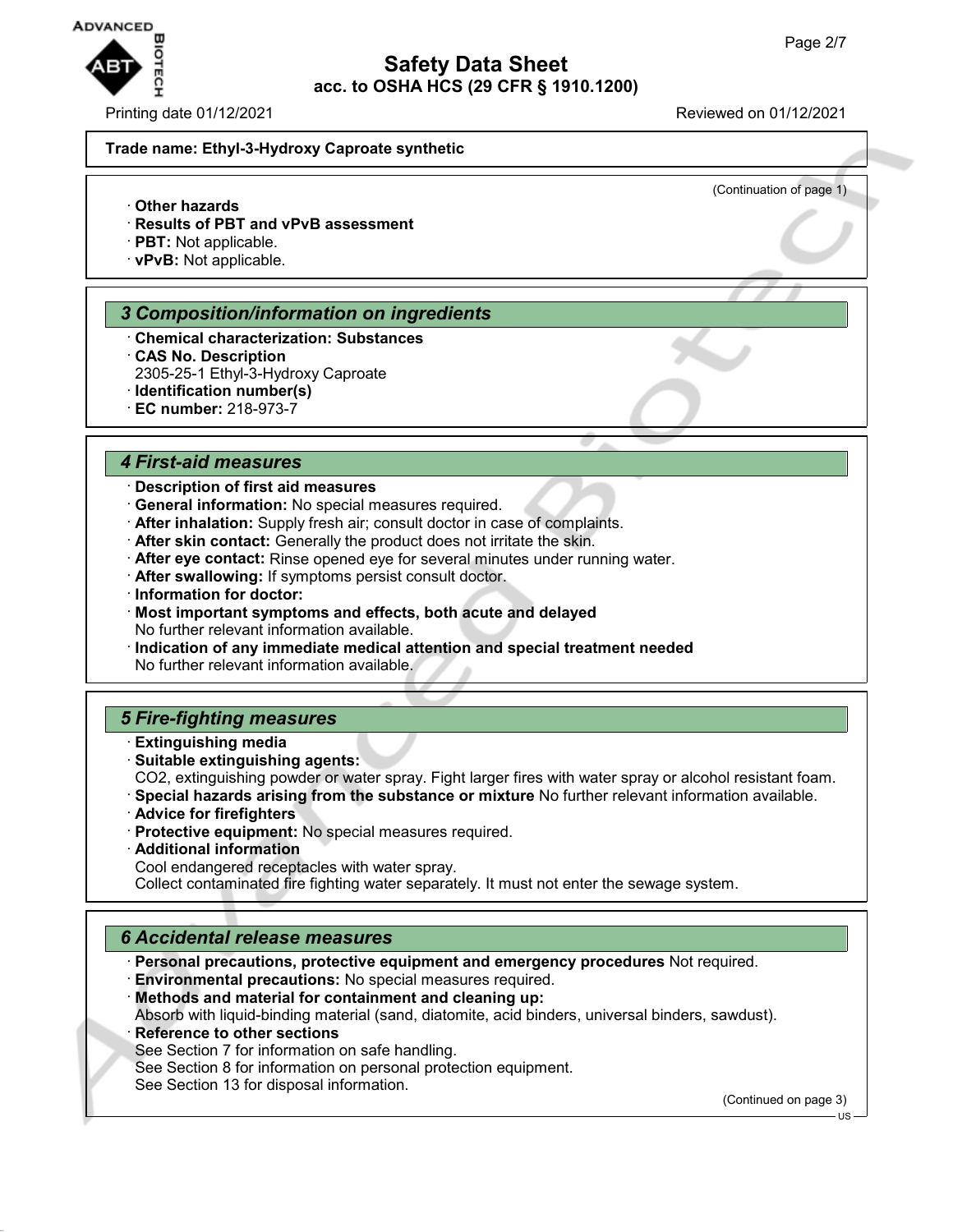

Printing date 01/12/2021 Reviewed on 01/12/2021

(Continuation of page 2)

#### **Trade name: Ethyl-3-Hydroxy Caproate synthetic**

#### · **Protective Action Criteria for Chemicals**

· **PAC-1:**

Substance is not listed.

· **PAC-2:**

Substance is not listed.

· **PAC-3:**

Substance is not listed.

## *7 Handling and storage*

- · **Handling:**
- · **Precautions for safe handling** No special measures required.
- · **Information about protection against explosions and fires:** No special measures required.
- · **Conditions for safe storage, including any incompatibilities**
- · **Storage:**
- · **Requirements to be met by storerooms and receptacles:** No special requirements.

Please refer to product specification for product storage requirements.

- · **Information about storage in one common storage facility:** Not required.
- · **Further information about storage conditions:** None.
- · **Specific end use(s)** No further relevant information available.

## *8 Exposure controls/personal protection*

· **Additional information about design of technical systems:** No further data; see item 7.

- · **Control parameters**
- · **Components with limit values that require monitoring at the workplace:** Not required.
- · **Additional information:** The lists that were valid during the creation were used as a basis.
- · **Exposure controls**
- · **Personal protective equipment:**
- · **General protective and hygienic measures:**

The usual precautionary measures for handling chemicals should be followed.

- · **Breathing equipment:** Not required.
- · **Protection of hands:**

The glove material has to be impermeable and resistant to the product/ the substance/ the preparation. Due to missing tests no recommendation to the glove material can be given for the product/ the preparation/ the chemical mixture.

Selection of the glove material should be based on consideration of the penetration times, rates of diffusion and the degradation

· **Material of gloves**

The selection of the suitable gloves does not only depend on the material, but also on further marks of quality and varies from manufacturer to manufacturer.

**Penetration time of glove material** 

The exact break through time has to be determined by the manufacturer of the protective gloves and has to be observed.

(Continued on page 4)

US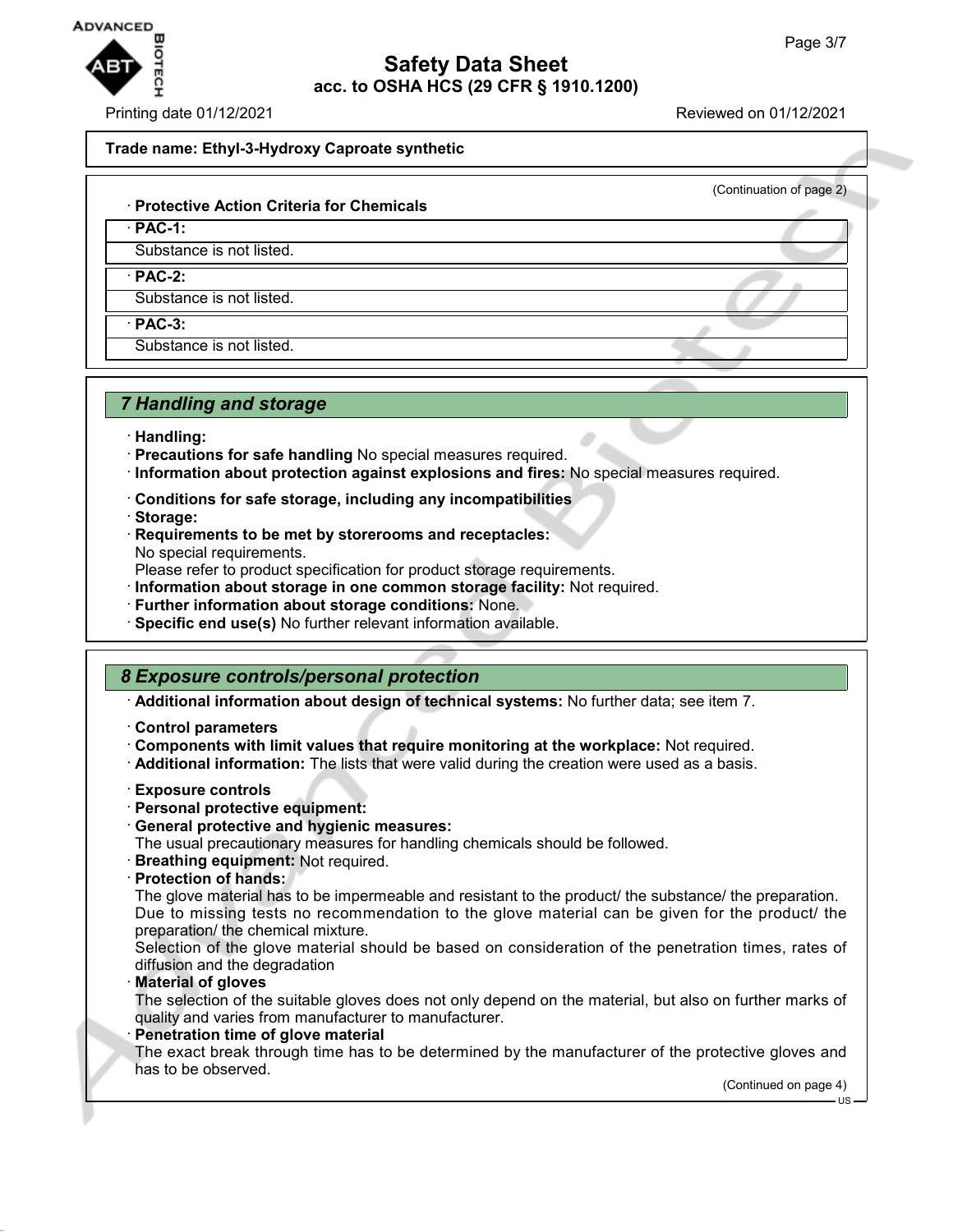

### Printing date 01/12/2021 Reviewed on 01/12/2021

(Continuation of page 3)

## **Trade name: Ethyl-3-Hydroxy Caproate synthetic**

· **Eye protection:** Goggles recommended during refilling.

|                                                                                                        | 9 Physical and chemical properties            |  |  |
|--------------------------------------------------------------------------------------------------------|-----------------------------------------------|--|--|
| · Information on basic physical and chemical properties<br><b>General Information</b><br>· Appearance: |                                               |  |  |
| Form:                                                                                                  | Liquid                                        |  |  |
| Color:                                                                                                 | According to product specification            |  |  |
| · Odor:                                                                                                | According to product specification            |  |  |
| Odor threshold:                                                                                        | Not determined.                               |  |  |
| · pH-value:                                                                                            | Not determined.                               |  |  |
| Change in condition<br><b>Melting point/Melting range:</b><br><b>Boiling point/Boiling range:</b>      | Undetermined.<br>90-92 °C (194-197.6 °F)      |  |  |
| · Flash point:                                                                                         | 94 °C (201.2 °F)                              |  |  |
| · Flammability (solid, gaseous):                                                                       | Not applicable.                               |  |  |
| · Decomposition temperature:                                                                           | Not determined.                               |  |  |
| · Auto igniting:                                                                                       | Not determined.                               |  |  |
| Danger of explosion:                                                                                   | Product does not present an explosion hazard. |  |  |
| <b>Explosion limits:</b><br>Lower:                                                                     | Not determined.                               |  |  |
| Upper:                                                                                                 | Not determined.                               |  |  |
| · Vapor pressure:                                                                                      | Not determined.                               |  |  |
| $\cdot$ Density at 20 °C (68 °F):                                                                      | 0.975 g/cm <sup>3</sup> (8.13638 lbs/gal)     |  |  |
| · Relative density                                                                                     | Not determined.                               |  |  |
| · Vapor density                                                                                        | Not determined.                               |  |  |
| <b>Evaporation rate</b>                                                                                | Not determined.                               |  |  |
| · Solubility in / Miscibility with<br>Water:                                                           | Not miscible or difficult to mix.             |  |  |
| · Partition coefficient (n-octanol/water): Not determined.                                             |                                               |  |  |
| · Viscosity:                                                                                           |                                               |  |  |
| Dynamic:                                                                                               | Not determined.                               |  |  |
| Kinematic:                                                                                             | Not determined.                               |  |  |
| <b>VOC content:</b>                                                                                    | 0.00%                                         |  |  |
|                                                                                                        | 0.0 g/l / 0.00 lb/gal                         |  |  |
| <b>Other information</b>                                                                               | No further relevant information available.    |  |  |
|                                                                                                        |                                               |  |  |

# *10 Stability and reactivity*

· **Reactivity** No further relevant information available.

(Continued on page 5)

US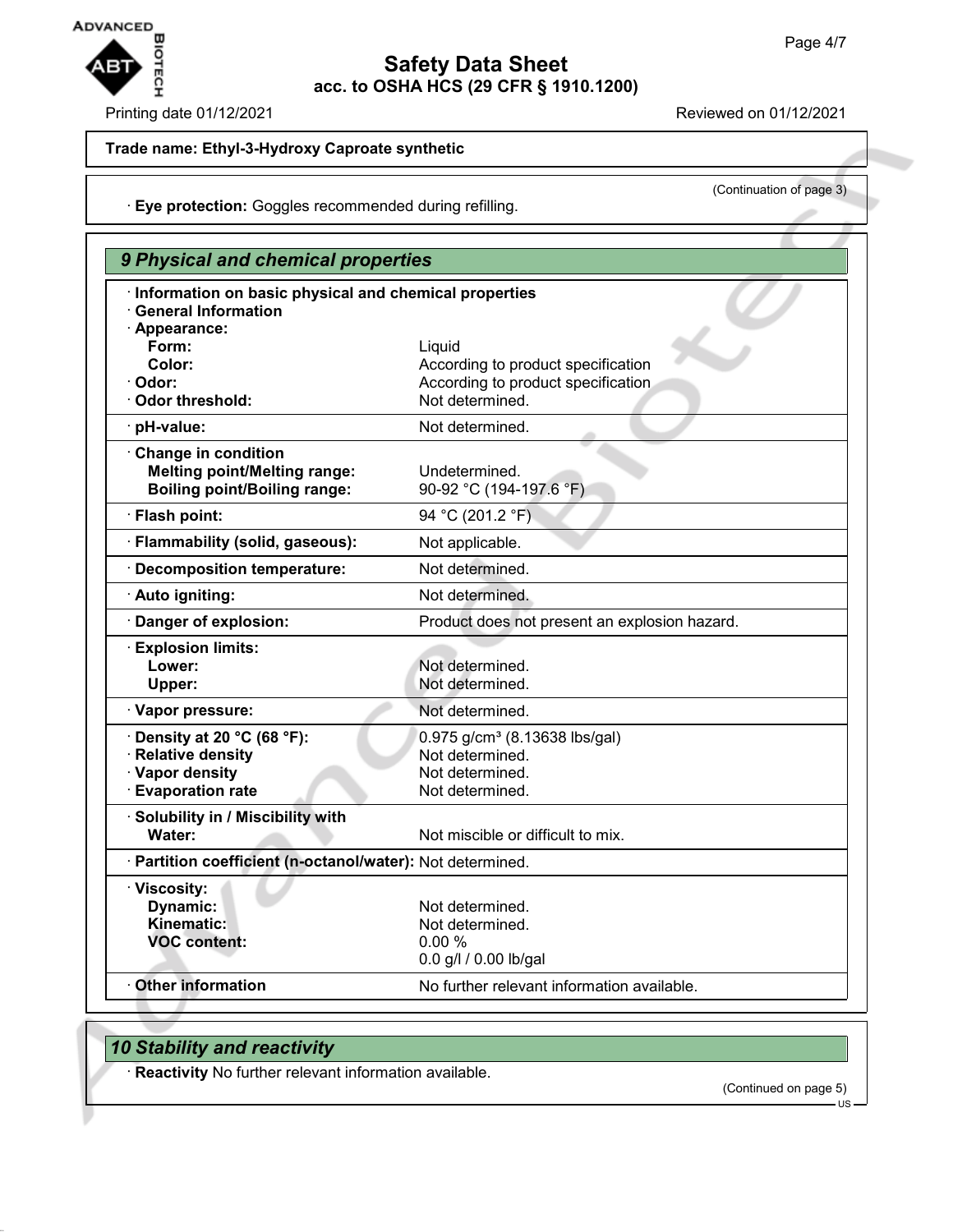

### Printing date 01/12/2021 Reviewed on 01/12/2021

#### **Trade name: Ethyl-3-Hydroxy Caproate synthetic**

(Continuation of page 4)

- · **Chemical stability**
- · **Thermal decomposition / conditions to be avoided:**
- No decomposition if used according to specifications.
- · **Possibility of hazardous reactions** No dangerous reactions known.
- · **Conditions to avoid** No further relevant information available.
- · **Incompatible materials:** No further relevant information available.
- · **Hazardous decomposition products:** No dangerous decomposition products known.

## *11 Toxicological information*

- · **Information on toxicological effects**
- · **Acute toxicity:**
- · **Primary irritant effect:**
- · **on the skin:** No irritant effect.
- · **on the eye:** No irritating effect.
- · **Sensitization:** No sensitizing effects known.
- · **Additional toxicological information:**

When used and handled according to specifications, the product does not have any harmful effects according to our experience and the information provided to us. The substance is not subject to classification.

· **Carcinogenic categories**

· **IARC (International Agency for Research on Cancer)**

Substance is not listed.

### · **NTP (National Toxicology Program)**

Substance is not listed.

· **OSHA-Ca (Occupational Safety & Health Administration)**

Substance is not listed.

## *12 Ecological information*

- · **Toxicity**
- · **Aquatic toxicity:** No further relevant information available.
- · **Persistence and degradability** No further relevant information available.
- · **Behavior in environmental systems:**
- · **Bioaccumulative potential** No further relevant information available.
- · **Mobility in soil** No further relevant information available.
- · **Additional ecological information:**
- · **General notes:** Not hazardous for water.
- · **Results of PBT and vPvB assessment**
- · **PBT:** Not applicable.
- · **vPvB:** Not applicable.
- · **Other adverse effects** No further relevant information available.

## *13 Disposal considerations*

- · **Waste treatment methods**
- · **Recommendation:** Smaller quantities can be disposed of with household waste.

(Continued on page 6)

US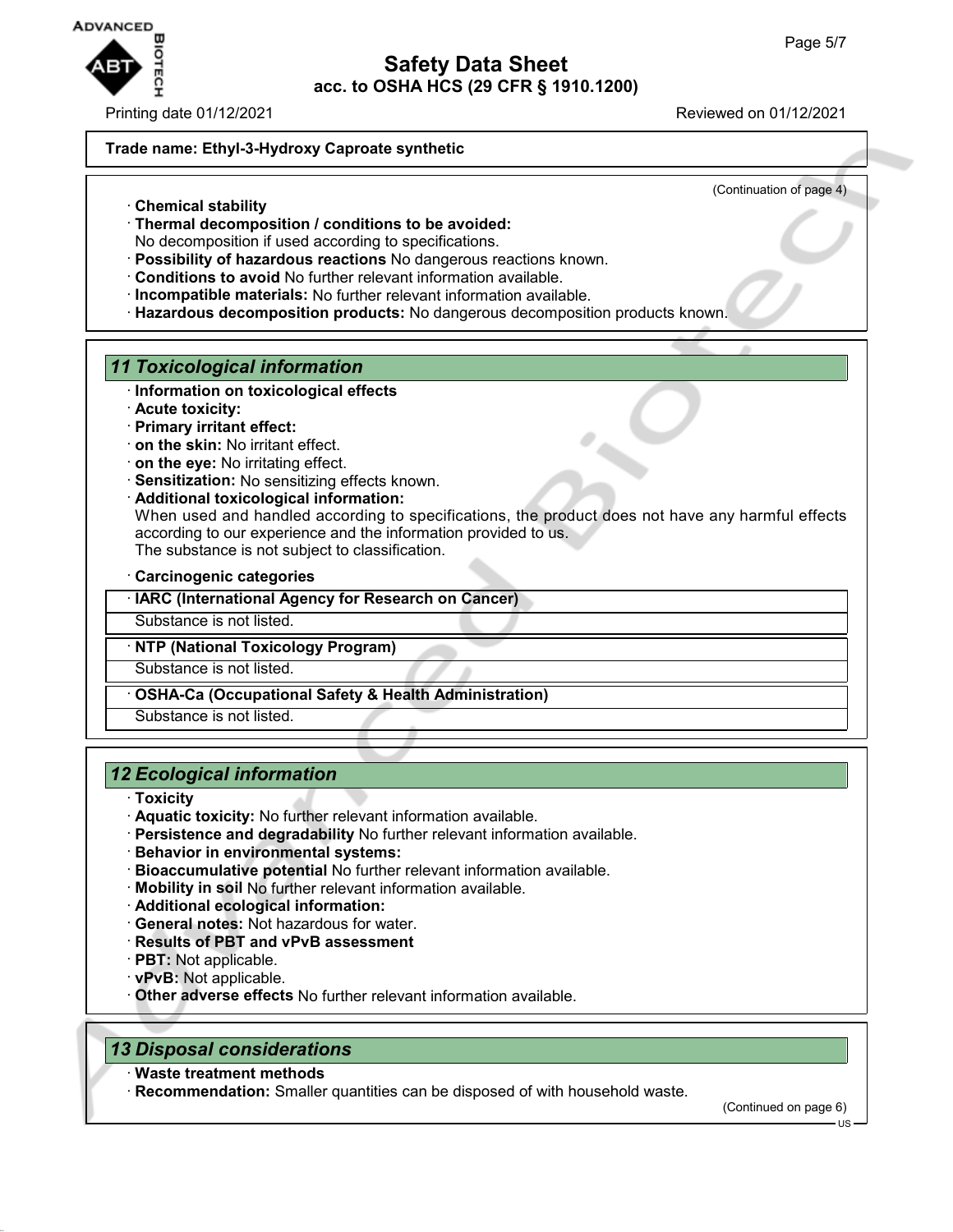

### Printing date 01/12/2021 Reviewed on 01/12/2021

#### **Trade name: Ethyl-3-Hydroxy Caproate synthetic**

(Continuation of page 5)

#### · **Uncleaned packagings:**

· **Recommendation:** Disposal must be made according to official regulations.

| <b>14 Transport information</b>                           |                                                      |  |
|-----------------------------------------------------------|------------------------------------------------------|--|
| · UN-Number<br>· DOT, ADN, IMDG, IATA                     | Not Regulated                                        |  |
|                                                           |                                                      |  |
| $\cdot$ UN proper shipping name<br>· DOT, ADN, IMDG, IATA | Not Regulated                                        |  |
| · Transport hazard class(es)                              |                                                      |  |
| · DOT, ADN, IMDG, IATA<br>· Class                         | Not Regulated                                        |  |
| · Packing group<br>· DOT, IMDG, IATA                      | Not Regulated                                        |  |
| · Environmental hazards:<br>· Marine pollutant:           | No.                                                  |  |
| · Special precautions for user                            | Not applicable.                                      |  |
| · Transport in bulk according to Annex II of              |                                                      |  |
| MARPOL73/78 and the IBC Code                              | Not applicable.                                      |  |
| · Transport/Additional information:                       | Not dangerous according to the above specifications. |  |
| · UN "Model Regulation":                                  | Not Regulated                                        |  |

## *15 Regulatory information*

· **Safety, health and environmental regulations/legislation specific for the substance or mixture** · **Sara**

· **Section 355 (extremely hazardous substances):**

Substance is not listed.

· **Section 313 (Specific toxic chemical listings):**

Substance is not listed.

· **TSCA (Toxic Substances Control Act):**

**ACTIVE** 

· **Hazardous Air Pollutants**

Substance is not listed.

· **Proposition 65**

· **Chemicals known to cause cancer:**

Substance is not listed.

· **Chemicals known to cause reproductive toxicity for females:**

Substance is not listed.

(Continued on page 7)

US